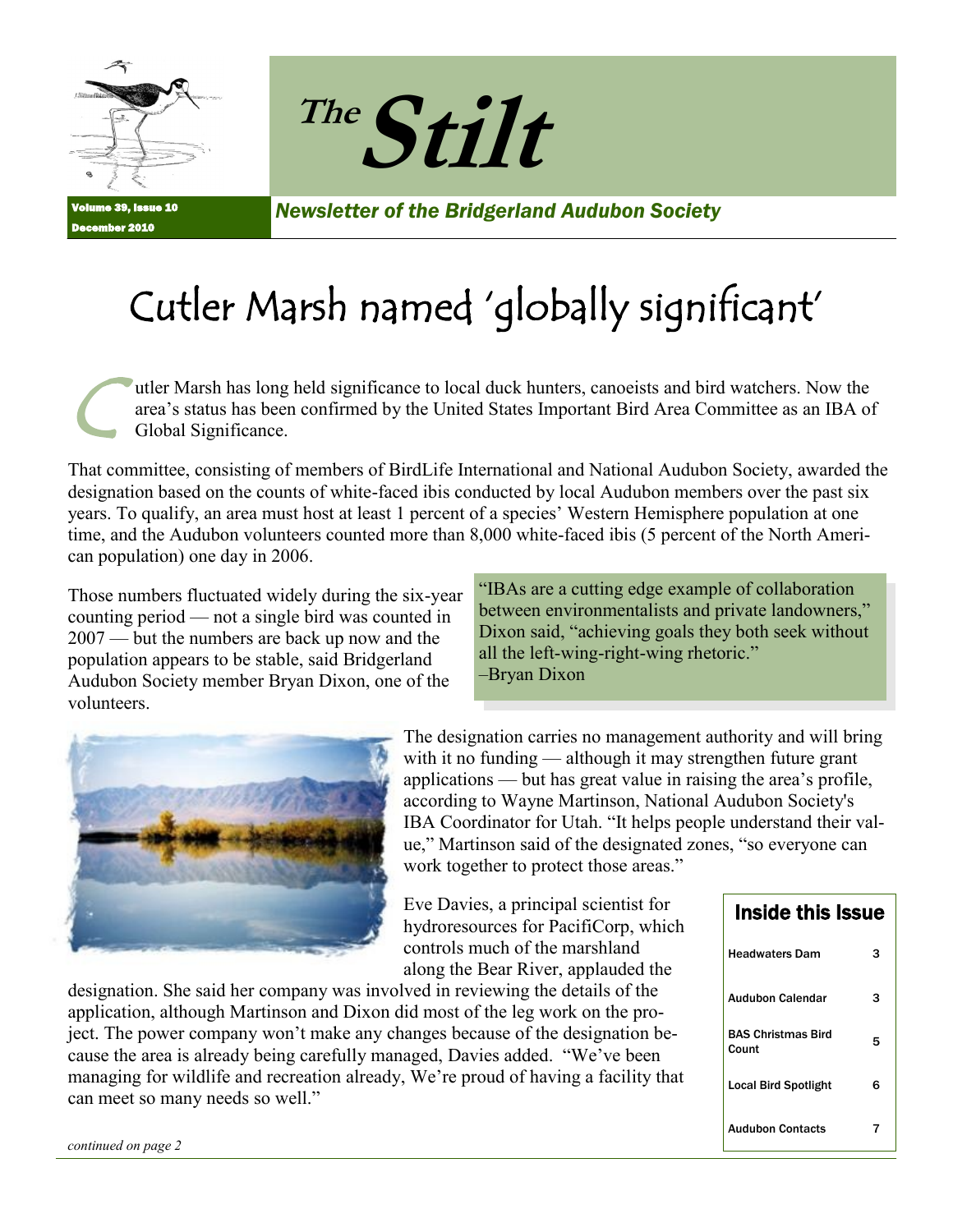#### *continued from page 1*

Dixon said that many other waterfowl also depend on the marsh, although those populations have not been monitored. He said an osprey pair have been nesting near Benson Marina in recent years, and over a dozen long-billed curlew have been making their homes in that area as well.

He also credited the 30-plus volunteer birders "who spent evenings out there staring into the sun, swatting the occasional (mosquito), dodging the occasional lightning storm, and dutifully counting

the birds as they came and went around the rookery" with helping the group secure the designation.

"This designation brings world attention to our marsh and valley," Dixon said. "It highlights the importance of stewardship and actively conserving our natural world. As an IBA of Global Significance, it receives special attention and will receive more visitors."

By Lance Frazier Herald-Journal Features Writer –reprinted courtesy of the Logan Herald-Journal

# Wigley Speaks to Audubon and USU

 $\bigcup$ limate scientist Tom Wigley spoke to about 60 people at Bridgerland Audubon's November Event on the USU campus. Based at the National Center for Atmospheric Research in Boulder, Colorado, Wigley laid out the present state of the climate–not good–and the possibilities for buying ourselves more time to move to a low-carbon economy by using "geoengineering." Wigley spoke primarily about a short-term strategy called "solar radiation management" and, in particular, one type of SRM that would involve spraying sulfur aerosols in the stratosphere. These would reflect more sunlight back into space, essentially canceling out extra warming due to increased greenhouse gas emissions.

Wigley showed the audience technical charts while at the same time explaining the gist of them to all of us non-technical types. Two crucial points: We could have a window of a few decades–soon–in which SRM of this type might be appropriate, but both the side effects and the social/political context for geoengineering are huge unknowns. Wigley concluded that basic research into geoengineering is needed at this point.

A special thanks to Jack Greene, Val Grant, Dick Mueller and Brad Armstrong for their help.

T he presentation is the second of our quarterly events. We continue to experiment with new types of programs and different venues, so please let us know what you think and what you'd like to see and where! –Christopher Cokinos

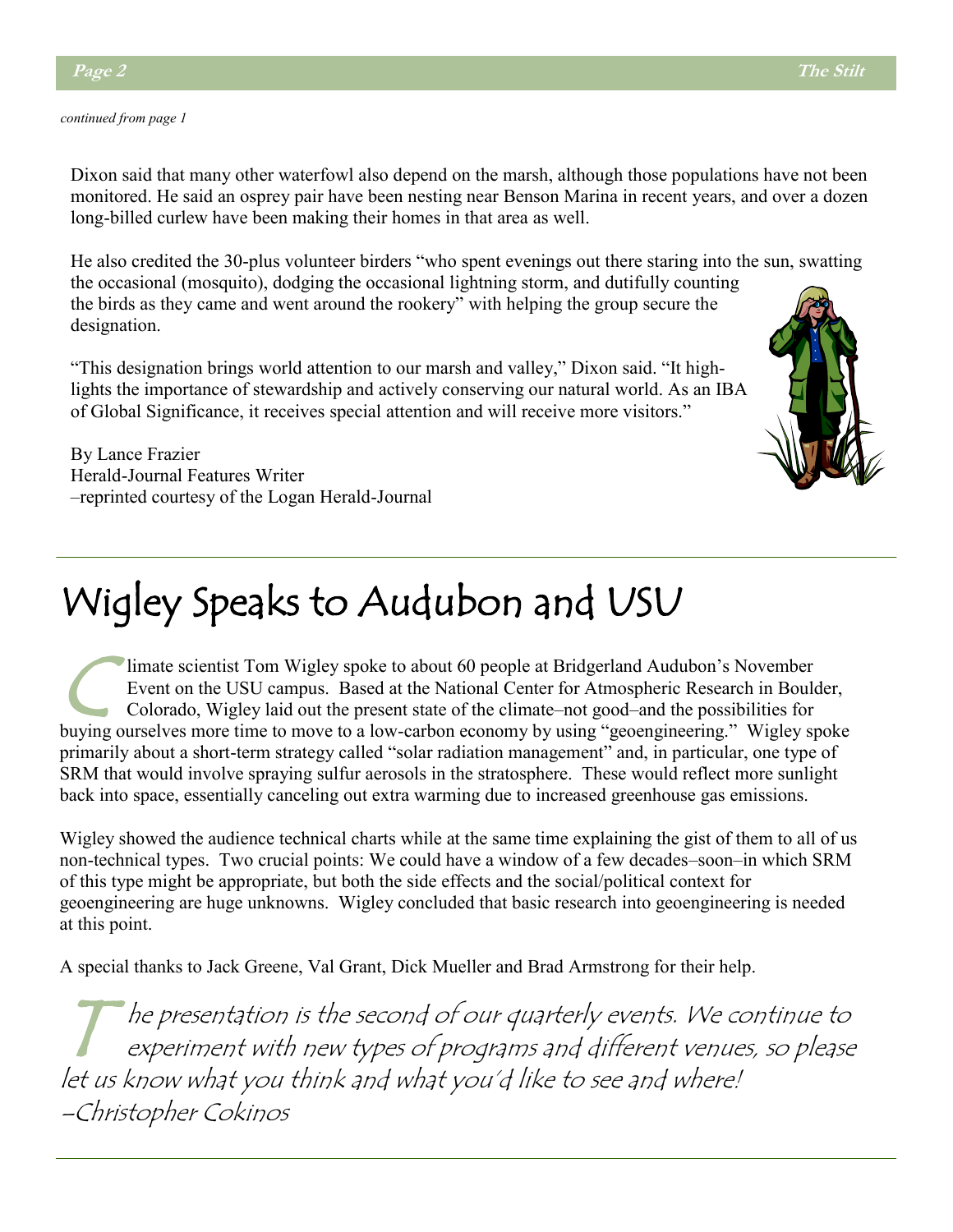# Audubon Calendar December 2010

11 Logan Canyon: Join us as we search Logan Canyon for some of the birds typical of our winter. We will start at First Dam where one can usually find both Barrow's and Common Goldeneyes this time of year, then continue up the canyon stopping at several points to look for waterfowl on the reservoirs and songbirds along the trails. Some species typical of this area include Golden-crowned Kinglets, Red-breasted Nuthatches, and Townsend's Solitaires, but we'll also be keeping our eyes and ears out for rarer species like Pine Grosbeaks, Hermit Thrushes, and Winter Wrens. Meet at 8:30 AM in the parking lot between Caffe' Ibis and the Logan Fire Station (50 East 150 North). Dress for the weather, as we'll be taking several short walks throughout the morning. We'll be back by about noon. For more information contact trip leader Ryan O'Donnell at Ryan.ODonnell@ usu.edu.

18 BAS Christmas Bird Count: For more information or to volunteer to help, contact Bryan Dixon, 752-6830, bdixon@xmission.com.

28 Bear Lake Christmas Bird Count: For more information or to volunteer to help, contact Dennis at 435- 245-4177 or 435-245-5261 or ddaustin03@msn.com.

## Ruinous Headwaters Dam Approaches Decision

The Bureau of Reclamation has resuscitated plans for a destructive diversion dam on the headwaters of the Price River. Fish Creek and Gooseberry Creek face construction of a \$43 million taxpayer funded dam and reservoir.

In an attempt to snatch public resources for private gain, Sanpete Water District seeks to divert Colorado River basin water for a handful of Sanpete irrigators. This outdated project should have been scrapped at the end of the 20th century dam building spree but remains a holdout for federal handouts.

This wasteful transbasin diversion would divert 5,600 acre feet of water out of the Colorado River Basin from small high-elevation brooks in the Wasatch Plateau. Over 100 acres of pristine meadows and miles of alpine trout streams would be destroyed. Countless acres of riparian habitat will be lost impacting beaver, bear, deer, elk, fox and 54 species of birds. The spectacular Price River Gorge near the Green River would dry up including spawning beds for endangered Colorado River pikeminnow. This amazing native fish depends upon warm tributaries like the Price for refuge from the cold flows of the Green.

The diversion would lower water levels in Scofield Reservoir thereby impacting water quality forever. Lower reservoir levels reduce dissolved oxygen in this Blue Ribbon fishery and impact much-needed recreation and tourism dollars. Since the Price River is the main water source for Carbon County, lower flows mean higher bacterial loads, potentially leading to outbreaks of water-borne gastrointestinal illness in Helper and Price.

A final environmental impact statement on this ill-advised undertaking is expected to be released in December. It is imperative that everyone who cares about the Price, Gooseberry and Fish Creeks and Scofield Reservoir take action now – this may be our last chance.

Please write a letter urging Senator Hatch to condemn the dam and help stop this horrible project once and for all. Ask him why he supports this \$43 million federal handout while claiming to be fiscally conservative. Please send your letter to the URC as well. The Senator's address:

Senator Orrin Hatch 8402 Federal Building 125 South State Street Salt Lake City, UT 84138

–courtesy of Utah Rivers Council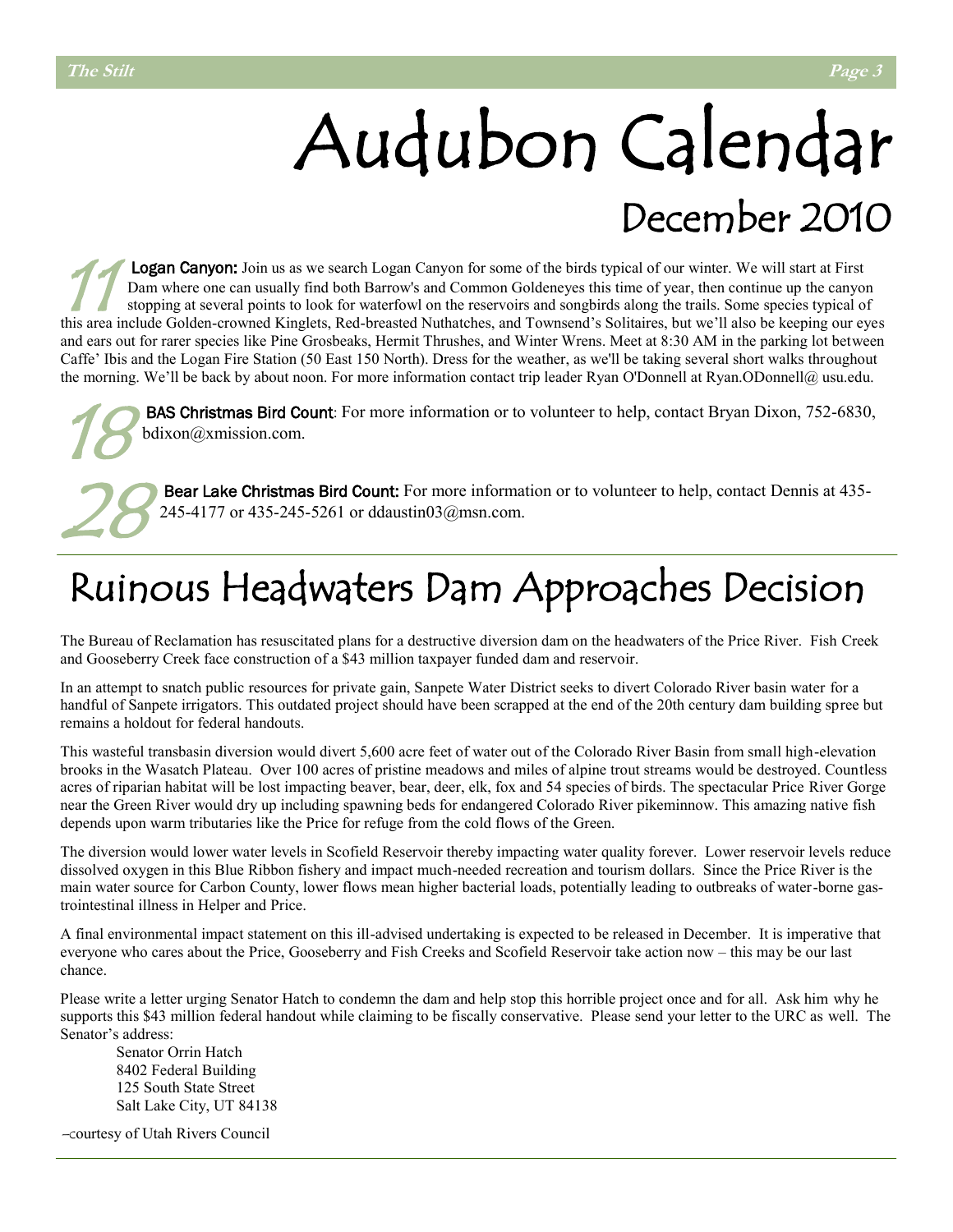## EPA rejects Ban on Toxic Lead Fishing Gear

Agency Refuses to Address Preventable Poisoning That Kills Millions of Birds, Wildlife Every Year

WASHINGTON— Ignoring long-established science on the dangers of lead poisoning in the wild, the Environmental Protection Agency today denied a petition to ban toxic lead fishing sinkers that frequently kill loons, swans, cranes and other wildlife. A coalition of conservation, hunting and veterinary groups had petitioned EPA in August to ban lead in fishing tackle and in bullets and shot for hunting. The agency issued a partial denial of the portion of the petition dealing with regulation of lead ammunition in September and has now issued its final determination which also denies the portion of the petition on fishing sinkers.

Spent lead from ammunition and lost fishing tackle needlessly poisons, kills and harms millions of wild birds and other animals every year and endangers public health.

―Under the Obama administration, the EPA seems to have lost its will to regulate toxic substances, even in the face of overwhelming scientific information about the harm to wildlife and threats to human health," said Michael Fry, director of conservation advocacy at the American Bird Conservancy.

―The EPA's failure to act is inexcusable, given what we know about how toxic lead is to wildlife and the extensive science linking lead poisoning in wildlife to ammunition and fishing weights," said Jeff Miller, conservation advocate with the Center for Biological Diversity. "There are plenty of safe and available alternatives to lead products for these outdoor sports, so there's no good reason for this poisoning to continue."

In August the Center for Biological Diversity, American Bird Conservancy and other groups formally petitioned the EPA under the Toxic Substances Control Act to ban lead in bullets and shot for hunting, as well as lead in fishing tackle. The petition referenced nearly 500 peer-reviewed scientific papers illustrating the widespread dangers of lead poisoning form these sources. More than 70 organizations in 27 states are supporting the lead ban, including groups representing birders, hunters, zoologists, scientists, American Indians, physicians, veterinarians and public employees. Cranes, ducks, swans, loons, geese and other waterfowl ingest lead fishing sinkers lost in lakes and rivers, mistaking them for food or grit, and thousands are poisoned each year.

―The EPA has the clear authority under the Toxic Substances Control Act to regulate lead in any way it sees fit and it is not up to the petitioners to formulate the 'least burdensome' regulation," said Fry. "The scientific data in the petition demonstrated the need for regulation to prevent poisoning of wildlife, and it is up to the EPA to formulate the proper regulations."

Ironically, the EPA declared last week "National Lead Poisoning Prevention Week" to raise awareness about the dangers of lead exposure to humans. Major efforts to control lead in paint, gasoline and other products have reduced lead in the environment, but spent lead from hunting and fishing is still a widespread wildlife killer.

―We don't need public relations stunts like ‗Lead Poisoning Prevention Week' from the nation's Environmental Protection Agency; we must have substantive action to prevent the known, widespread, unnecessary and ongoing lead poisoning of bald eagles, condors, loons and other wildlife cherished by all Americans," said Miller. "The agency has attempted to punt on this issue, but we're not going to let it walk away from taking action on the preventable poisoning of birds and other animals."

Lead is an extremely toxic substance that is dangerous to people and wildlife even at low levels. Exposure can cause a range of health effects, from acute poisoning and death to long-term problems such as reduced reproduction, inhibition of growth and damage to neurological development. Wildlife is poisoned when animals scavenge on carcasses shot and contaminated with lead-bullet fragments or pick up and eat spent lead-shot pellets or lost fishing weights, mistaking them for food or grit. Animals can die a painful death from lead poisoning or suffer for years from its debilitating effects.

An estimated 10 million to 20 million birds and other animals die each year from lead poisoning in the United States.

For more information, read about the Center's Get the Lead Out campaign: http://www.biologicaldiversity.org/campaigns/ get the lead out/index.html.

The Center for Biological Diversity (www.biologicaldiversity.org) is a national, nonprofit conservation organization with more than 315,000 members and online activists dedicated to the protection of endangered species and wild places.

American Bird Conservancy (www.abcbirds.org) conserves native birds and their habitats throughout the Americas by safeguarding the rarest species, conserving and restoring habitats, and reducing threats while building capacity of the bird conservation movement.

–courtesy of the American Bird Conservancy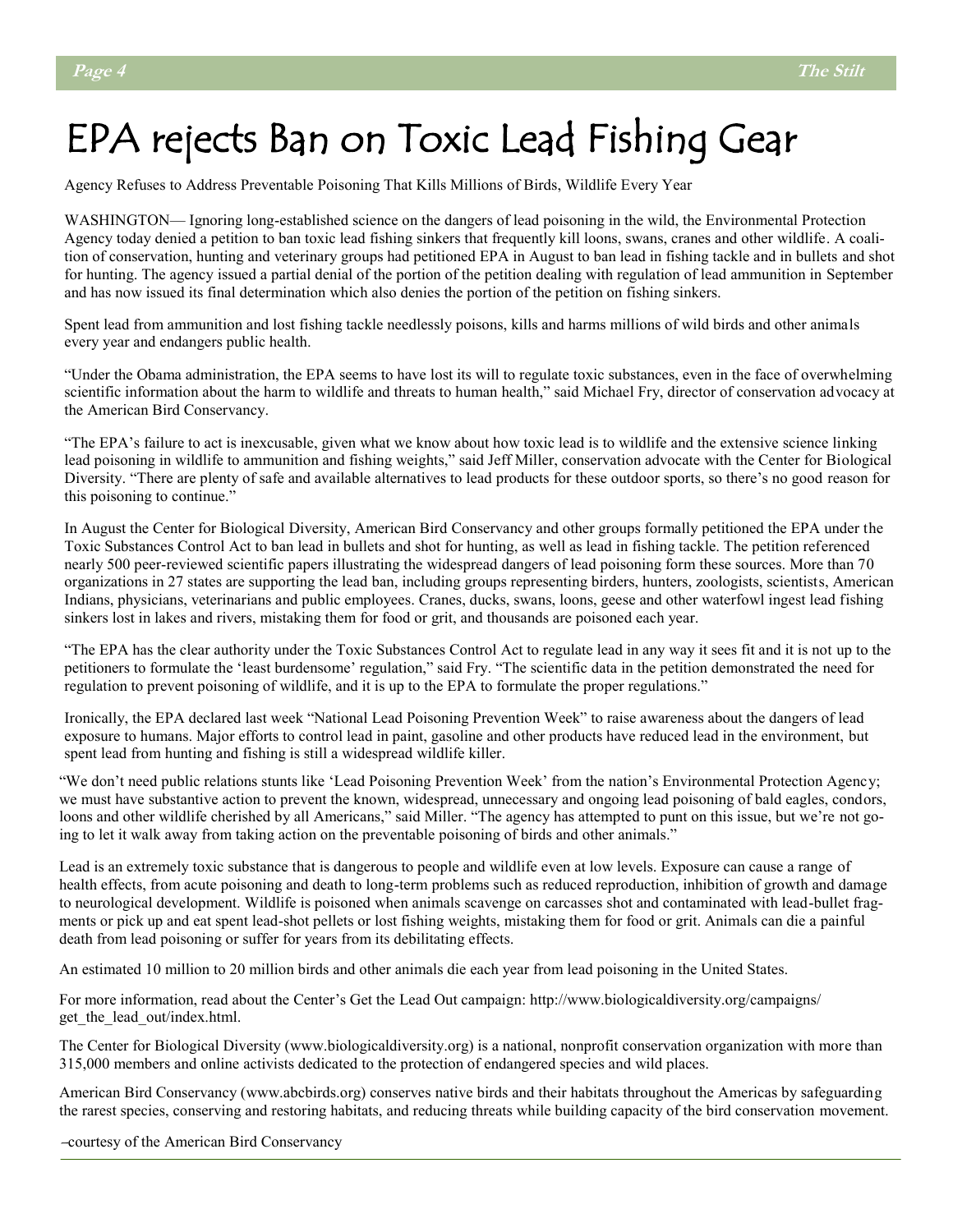# Bridgerland's 51st Christmas Bird Count December 18th

AS will conduct our 51st CBC since 1955 on Saturday, December 18 in the traditional count circle 15 miles in diameter centered in Hyde Park. Last year, 61 of you helped count birds from before dawn until after dusk. And th centered in Hyde Park. Last year, 61 of you helped count birds from before dawn until after dusk. And then a sizeable portion chowed down during the compilation potluck at CVUU.

Hemispherically, this will be the 111th CBC. Last year, counts were conducted in 2,160 circles by 60,753 observers, tallying 55,951,707 birds of 2,319 species. In the U.S., 654 species were found across 1,671 counts. There were 58 counts with over 100 participants, the highest participation at 483 individuals in Edmonton, AB. (What else are you gonna do in the deepest dark of winter up there?) Once again, the record number of species counted was in Matagorda County-Mad Island Marsh (things are always bigger in Texas), with 231 species. In Utah, there were 24 counts, with the highest number of species – 108 – found in the Silver Reef count in Washington County.

The CBC is the single largest citizen science effort ever undertaken, and its data is proving essential to understanding our changing world. Just recently, NAS published a report on northward migration of wintering birds based on CBC data. More than 58 percent of wintering species – 177 of 305 – have moved significantly north, with 60 of those species moving more than 100 miles. Eighteen of the species that frequent Cache Valley – ring-necked duck, bufflehead, red-breasted merganser, western grebe, Virginia rail, Bonaparte's gull, ring-billed gull, short-eared owl, American three-toed woodpecker, Stellar's jay, red-breasted nuthatch, American robin, rufous-sided towhee, fox sparrow, house finch, pine siskin, American goldfinch – have moved more than 200 miles. As they go, will they find food and shelter?

It remains to be seen how well our own species will adapt to the new information – whether we'll get it in time to prevent catastrophic disruptions from occurring to our own species as well as others.

In the meantime, however, it is critical to continue collecting collect high-quality data in our own backyard, and here is where you come in. A 15-mile CBC circle is a lot of ground to cover, so we need help from everyone—expert and beginner alike. We need anyone with an interest in birds and eyeballs. We especially need skiers and snowshoers, kids to help count the thousands of starlings and house sparrows, and feeder watchers searching for possible Harris' or white-throated sparrows. We need "strangers" who might identify unusual birds that are common where they come from. We need hikers, canoeists, and people in cars and dirigibles.

So, if you can dedicate a day to science and have a hankering to spend that day in the out-of-doors with like-minded nature lovers, join us on our Christmas Bird Count. Contact Bryan Dixon, 752-6830 or bdixon@xmission.com, to find out where you're needed.

To cap off the day, we'll meet at 6:00 p.m. that evening at the Cache Valley Unitarian Universalists building at 596 East 900 North, Logan for the traditional potluck and compilation. The cost to participate is a mere \$5 (under 18 free) to cover NAS's cost of compiling the results. Everyone is invited. Bring your friends. Bring your family. Be a continuing part of history.

# Bear Lake CBC Information

Dennis Austin has set the Utah Bear Lake Count for December 28 with the 27th as the alternative date in the event of a major storm on the 28. Dennis has slightly altered the map, which is now divided into 6 sub-units rather than the 11 that have been used almost since the beginning of the count. "Over the years I have observed that the 6 sub-units have worked better, and I can usually find 6 leaders to cover the areas. I am working on putting together the data sets for the 6 new areas, using all the past data," Dennis says.

The date for the Idaho Bear Lake count in the Montpelier area is not yet set, but Dennis is leaning toward December 30. This count circle has just 5 areas, and he will probably need at least one additional sub-unit leader and some extra eyes.

Want to help? Contact Dennis at  $435-245-4177$  or  $435-245-5261$  or ddaustin03@msn.com.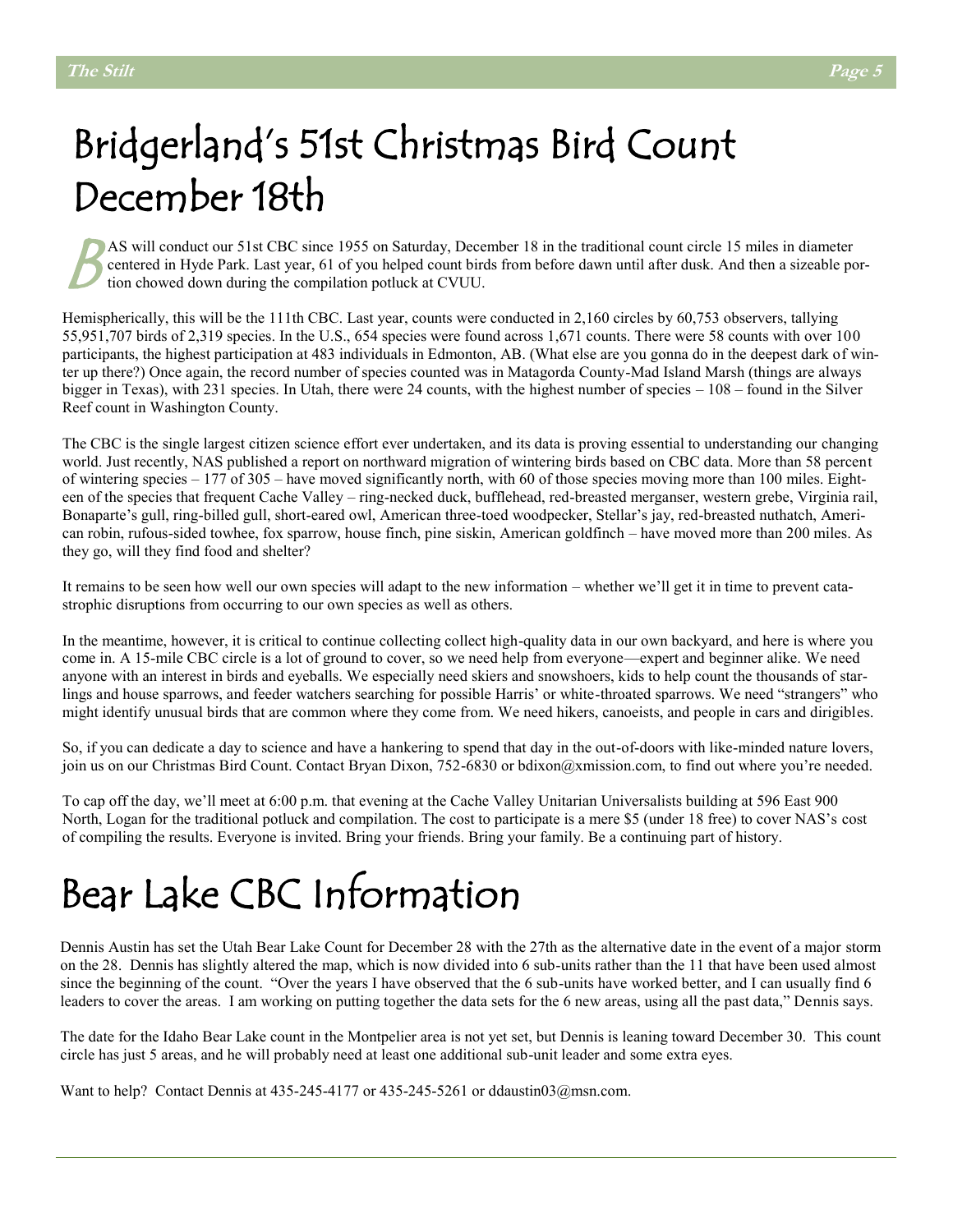# Local Bird Spotlight

#### My Little Chickadee

 $A \nvert R$ s W.C. Fields put it in his 1940 movie, "Ah, yes, my little chickadee." He, of course, was referring to the incomparable Mae West, but his famous line does hint at the fondness that many people feel about chickadees. Who doesn't love these curious, little, feathered blobs with their bulbous head, tiny little beak and stylish black cap? They always seem to be the first to show up at our feeders in the fall, then they entertain us all year long with their acrobatic antics and distinctive calls.

There are seven species of chickadees that occur in the North America. They are sometimes divided into two groups, black-capped and brown-capped. The black-capped chickadees include the Black-Capped, Mountain, Carolina and Mexican Chickadees, while brown-caps include the Boreal and Chestnut-backed Chickadees. The seventh species is the Grey-headed Chickadee (often referred to as the Siberia Tit), whose range extends just into North America in northern Alaska from Eurasia. The Black -capped Chickadee is the most widely distributed of the seven species and is very common in Cache Valley. They can be found all across the northern tier of North America, from Alaska to Nova Scotia, but are absent in the extreme northern portion of Canada and the southern U.S. The Mountain Chickadee, also a resident of our area, occurs more at higher elevations in the mountainous areas of western North America. The Boreal Chickadee replaces the other species in the far north, while in California and the Pacific Northwest the Chestnut-backed Chickadee becomes common. The Carolina Chickadee occurs in the southeastern portions of the U.S.

Black-capped chickadees are year-round residents in their range, utilizing small insects, seeds and berries as food. It's fun



to watch chickadees climbing around on a tree, often hanging upside down while looking for insects to eat. Sometimes they will take short flights and even hover briefly trying to catch insects in the air. They will visit feeders all year round and particularly love black oil sunflower seed. Their behavior at feeders is very distinctive and fun to watch when they quickly fly to the feeder, grab one seed and fly off into cover to eat it. You can often see them in a tree, close to the feeder, hammering away on a sunflower seed grasped in their feet or bill. Once consumed, they fly in, grab one more seed, and fly off again to eat their meal in solitude. I have never seen a chickadee actually sit at the feeder and eat.

Chickadees are cavity nesters and will use nest boxes if they are lined with sawdust. They will often excavate their own nest in rotten or decaying trees or sometimes use cavities created by other birds such as flickers. Nests are built out of a coarse material lined with soft hair or fur, where 6-8 eggs are usually laid. They hatch in 12-13 days and, after being cared for by both parents, the young leave the nest about 16 days later. Unfortunately, chickadees seem unable to defend their nest sites from competing species like house wrens and can actually incur substantial egg predation. People trying to encourage chickadees to use nest boxes can discourage house wrens

from taking over chickadee nests by placing a shingle or piece of cardboard so that it blocks the view of the cavity opening.

In the winter chickadees travel in small flocks, often accompanied by other species such as juncos and nuthatches. These small flocks vocalize a lot, making them more conspicuous to bird watchers. They are fun birds for children and novice bird watchers because of their friendly nature. And, with patience, you can get chickadees to feed out of your hands. Their familiar "chick a dee dee dee" call is easy to recognize and brightens anyone's day. The chickadee's song is a simple 2-tone whistle, "fee bee," often repeating the second tone twice.

Chickadees have an unusual ability to lower their body temperature by 10 or 12 degrees during very cold winter nights in order to save energy. They are also known to hide seed in nooks and spaces of bark and moss and can supposedly remember thousands of locations. In general, chickadees are common, conspicuous and cool birds of our valley. They will stay here with us as the days shorten and the temperatures drop. Hopefully their busy energy and lively chatter will help to brighten your days during the long, cold winter season ahead.

–Bill Masslich

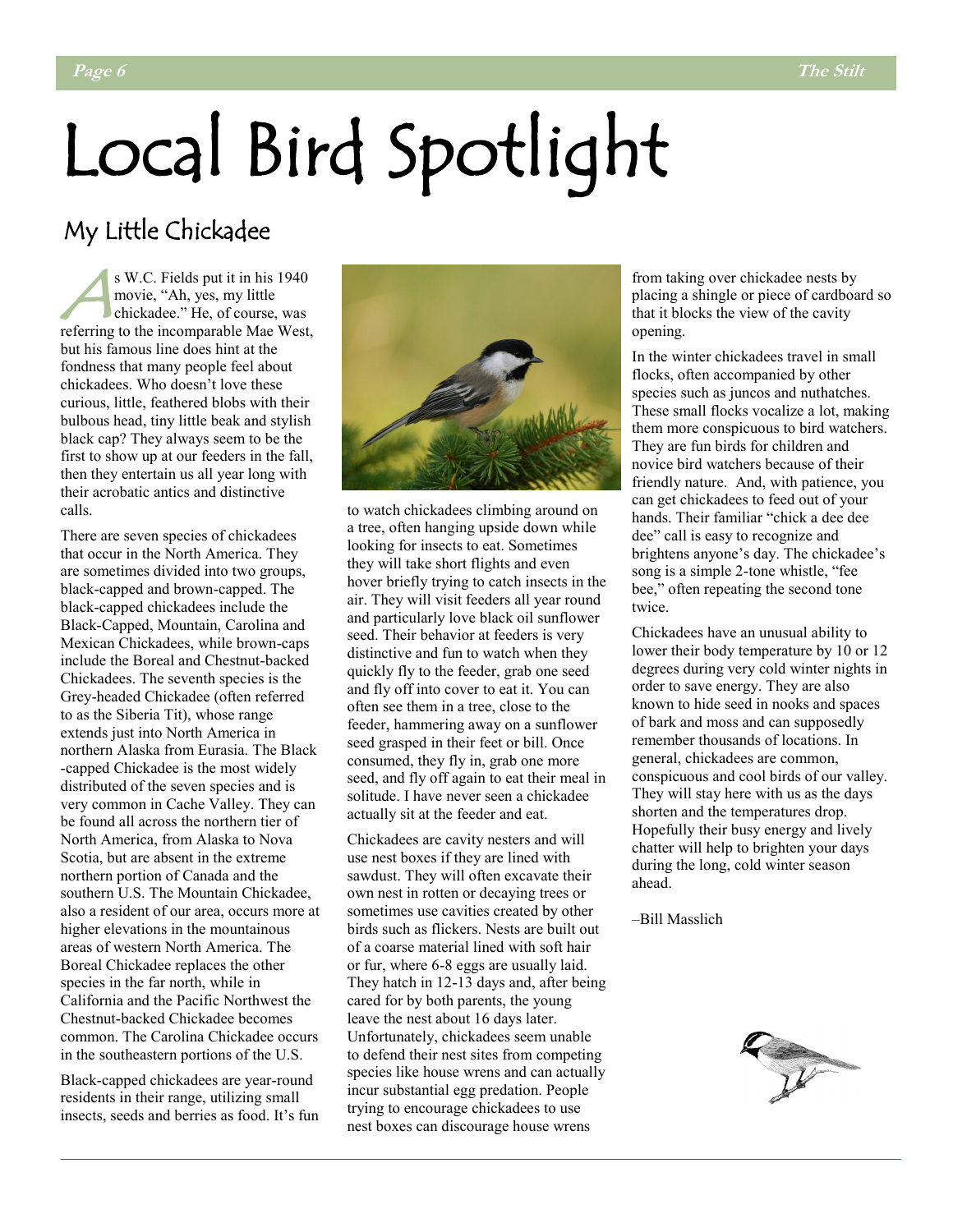#### **The Stilt Page 7**

ψ

、<br>平

在水 在水 在水 在水 在水

# Welcome to BAS

المحاشم المحاجر المحاجر المحاجر المحاجر المحاجر المحاجر المحاجر المحاجر المحاجر المحاجر المحاجر المحاجر المحاجر<br>المحاجر المحاجر المحاجر المحاجر المحاجر المحاجر المحاجر المحاجر المحاجر المحاجر المحاجر المحاجر المحاجر المحاج

#### New Members

Matt Schroer

Rejoining Members

Mike Taylor

Leslie Brown Richard Lamb

Mara J. Ballard Carl Cheney John Dymerski Ryan O'Donnell Karen Wood

Renewing Members

# contacts

#### **Trustees**

- 2008-2011 Jim Cane, 713-4668; William Masslich, 753-1759; Richard Mueller, 752-5637
- 2009-2012 Ron Goede, 752-9650; Frank Howe, 787-1859 Robert Schmidt, 755-9262; Bret Selman, 257-5260
- 2010-2013 Chris Cokinos, 245-7769; Jack Greene, 563-6816; Reinhard Jockel; Ryan O'Donnell, 232-8146

#### Bridgerland Audubon Contacts

| President                   | Val Grant, 752-7572, biores@mtwest.net                     |
|-----------------------------|------------------------------------------------------------|
| Vice Pres.                  | Open:                                                      |
| Secretary                   | Open:                                                      |
| <b>Treasurer</b>            | Jennifer Hoffmann, 713-4935, jennifer.hoffmann@comcast.net |
| Asst. Treasurer Susan Drown |                                                            |
| Outings                     | Reinhard Jockel, birderjockel@gmail.com                    |
| Conservation                | Richard Mueller, 752-5637, rmueller@biology.usu.edu        |
| Education                   | Jack Greene, 563-6816, jackisgreene@yahoo.com              |
| <b>Newsletter</b>           | Chris Cokinos, 245-7769, chris.cokinos@usu.edu             |
| Circulation                 | Susan Durham, 752-5637, sdurham@cc.usu.edu                 |
| Sanctuary                   | Jim Cane, 713-4668, iimcane@cc.usu.edu                     |
| Hotline                     | Nancy Williams, 752-4780, nanwill@cc.usu.edu               |
| Webmaster                   | Ryan O'Donnell, 232-8146, ryan@biology.usu.edu             |
| Webhost                     | www.xmission.com                                           |

Membership in the Bridgerland Audubon Society includes a subscription to The Stilt, as well as *Audubon* magazine. The editor of The Stilt invites submissions, due on the 10<sup>th</sup> of each month. Send to chris.cokinos@usu.edu.

#### National Audubon Society Chapter Membership Application

Yes, I'd like to contribute to Audubon and receive the Bridgerland Audubon newsletter, *The Stilt,* and the *National AUDUBON magazine*, as a:

> New member of the National Audubon Society and Bridgerland Audubon.

My check for \$20 is enclosed (this is a special first-year rate).

Name\_

Address

City\_\_\_\_\_\_\_\_\_\_\_\_\_\_\_\_\_\_\_ State\_\_\_\_ ZIP\_\_\_\_\_\_\_\_\_\_\_\_\_\_



Please send all checks payable to National Audubon Society with this card to: National Audubon Society PO Box 422250 Palm Coast, FL 32142-2250 Membership Source Code: C0ZW520Z



National Audubon occasionally makes its membership list available to selected organizations. To have your name omitted from this, please check this box.

Note to new National Audubon members: To get on *The Stilt* newsletter mailing list without the usual 8-week delay, contact Susan Durham, 752-5637, sdurham@cc.usu.edu.

Prefer the local newsletter only? Send \$20 (make checks payable to Bridgerland Audubon Society) and this form to: Bridgerland Audubon Society, PO Box 3501, Logan, UT 84323-3501 for a subscription to *The Stilt.*

朩

六 六 朩 六

朩 六 朩 六 小 六

六

六